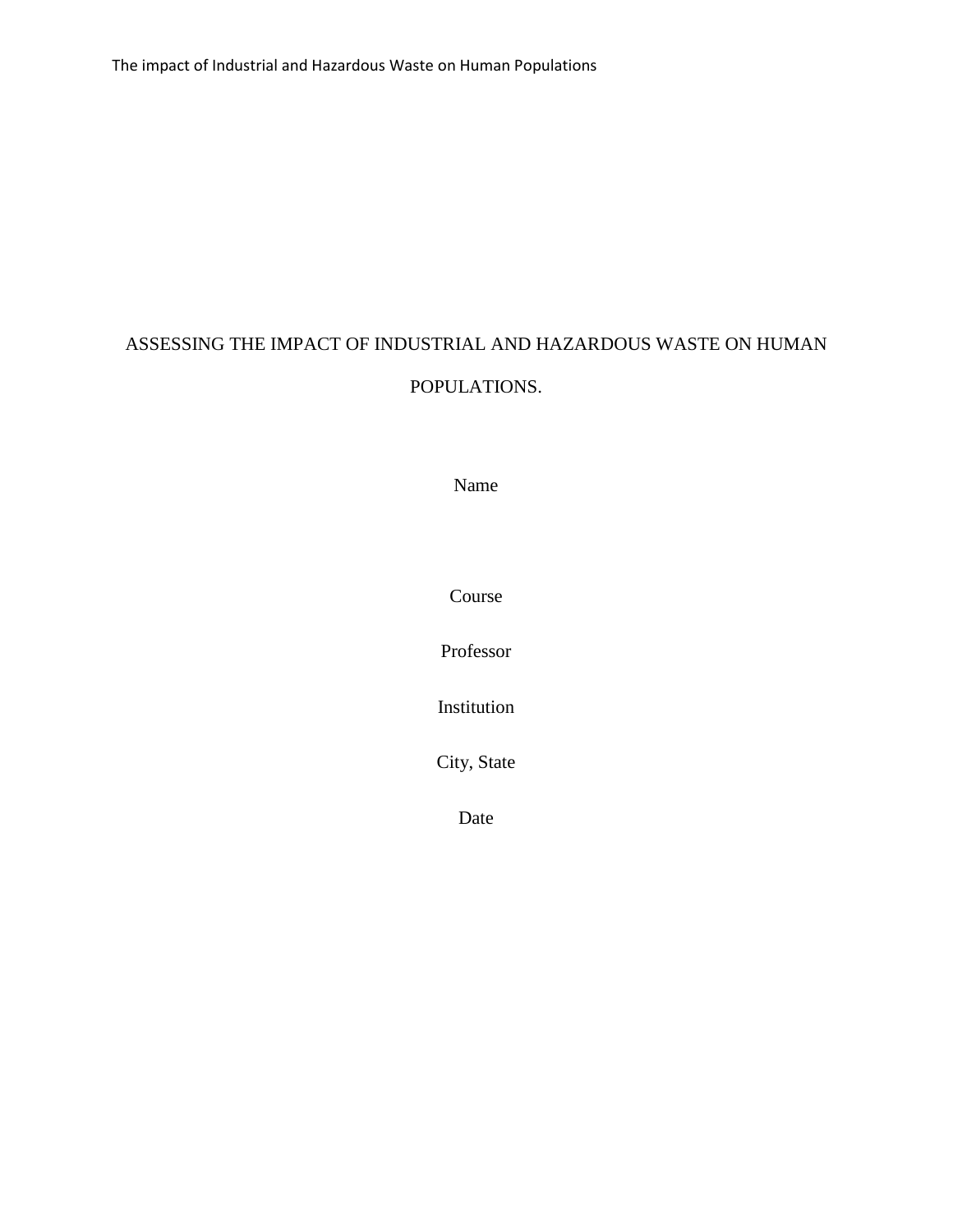## **Introduction**

The world has in the last decade seen the proliferation of manufacturing industries a state that has earned this era the industrialization age. Globalization of business operations has been the core driver of the industrial operations as enterprises seek to position themselves strategically through value addition and profitability. Countries have also supported and focused their investments towards industries so as to position themselves competitively at the global scale. The result is the rising industrialization which comes with numerous benefits on the financial sphere but endless challenges on the environmental perspective. As Bergeson (2017) asserts, industrial operations produce various waste products; some being highly toxic and hazardous to human life. There are records of detrimental effects of some of the industrial and hazardous affecting human populations both directly and indirectly. In a bid to counter the adverse impacts of industrialization, states have enacted several laws and even appraised some of the existing laws to fully cover the emerging needs in industrial and hazardous waste management. This has significantly reduced the detrimental impacts on human populations but ultimate success in industrial waste disposal is still far from being achieved.

### **Impacts of Industrial and Hazardous Waste**

Water pollution has been one of the most common impacts of the industrial wastes as most unregulated and unethical companies have recklessly failed to adopt the correct waste disposal procedures and instead channeled their waste products to water bodies. The impact of this is that hazardous waste pollutes water sources for the human populations and subjects them to consume toxic substances. There are rising cases of cancerous medical problems that have been attributed to consumption of water containing carcinogenic substances whose source can be traced back to industrial wastes in water bodies. (Apollonio and Bero, 2016). The industrial wastes also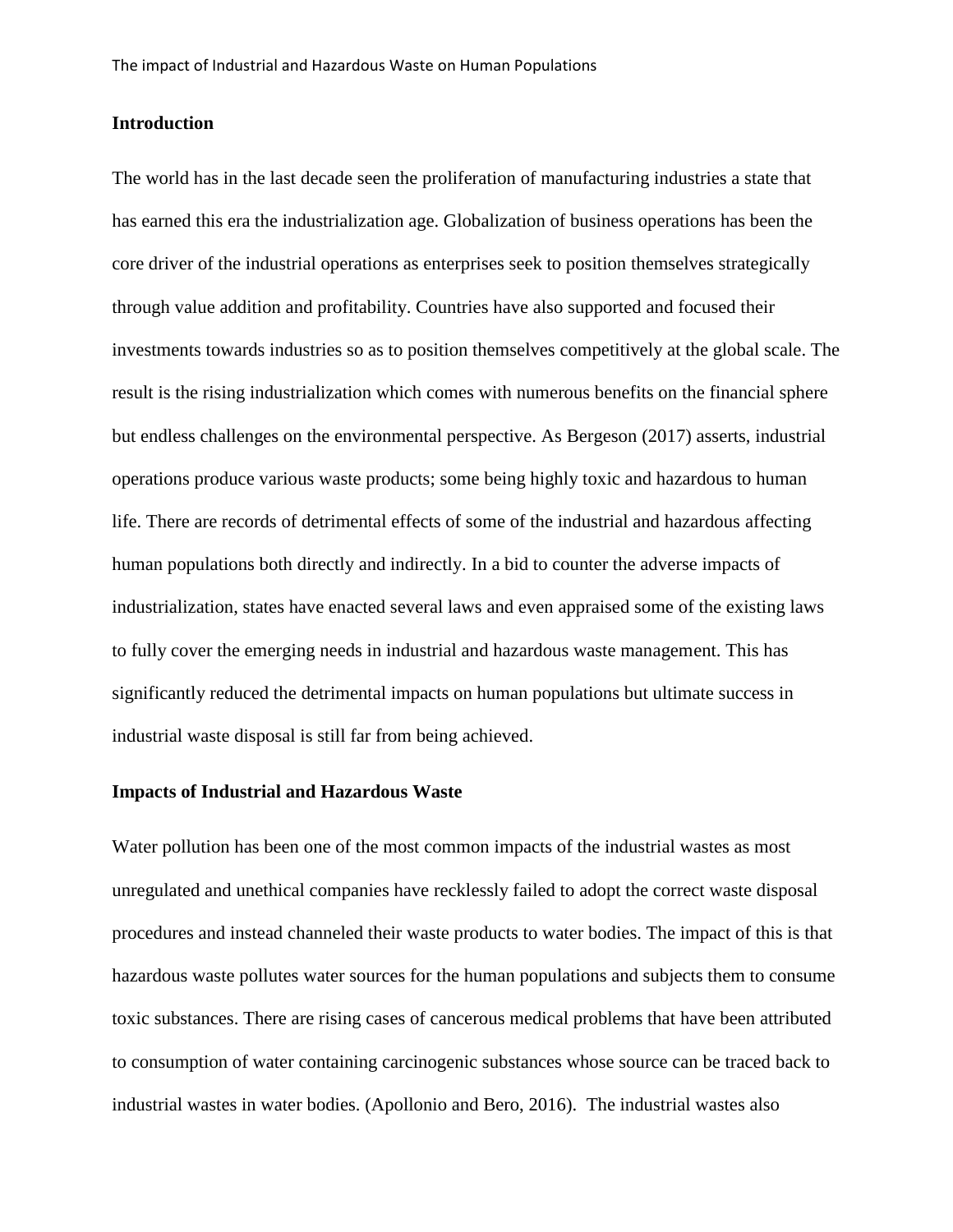#### The impact of Industrial and Hazardous Waste on Human Populations

adversely affect aquatic life directly causing death of sea weed that is the main source of nutrition to most water animals. There is a recorded decrease in fish population in water bodies that have suffered industrial waste disposal. The indirect impact is reduced source of food to human populations as well as their general welfare as some undertake fishing as a source of livelihood. The Clean Water Act (CWA) has been appraised severally to include clauses on water pollution control and the procedures thereof. Under the Environmental Protection Agency, industries are required to acquire a permit prior discharge of their waste into any surface waters. This follows thorough assessment meant to ensure that the discharge is free of any hazardous wastes on human populations.

Air pollution is yet another adverse impact of industrial and hazardous wastes globally. Most of the industries emit toxic gases from their operations and fail to undertake the recommended procedures for safe toxic gas disposal. As a result, the toxic gases have caused respiratory problems to the communities living around such companies with increased records of Pneumonia and Tuberculosis among other fatal lung diseases. According to Awuchi et al. (2020), the ozone layer has also been continuously depleted within the last decade; an occurrence attributed to the high industrialization leading to significant climate change globally. The melting glaciers in the Antarctic is at an alarming rate causing distress on the global sea levels. This would also affect the human populations as most coastal lands would be flooded requiring mass migration and resettlement. The Clean Air Act has been amended severally in order to make it more comprehensive and adaptive to the changes especially in the industrialization era. The Act is effected through the Environmental Protection Agency that undertakes the assessment and issuance of permits to industries in regard to fulfillment of the Air Pollution requirements. The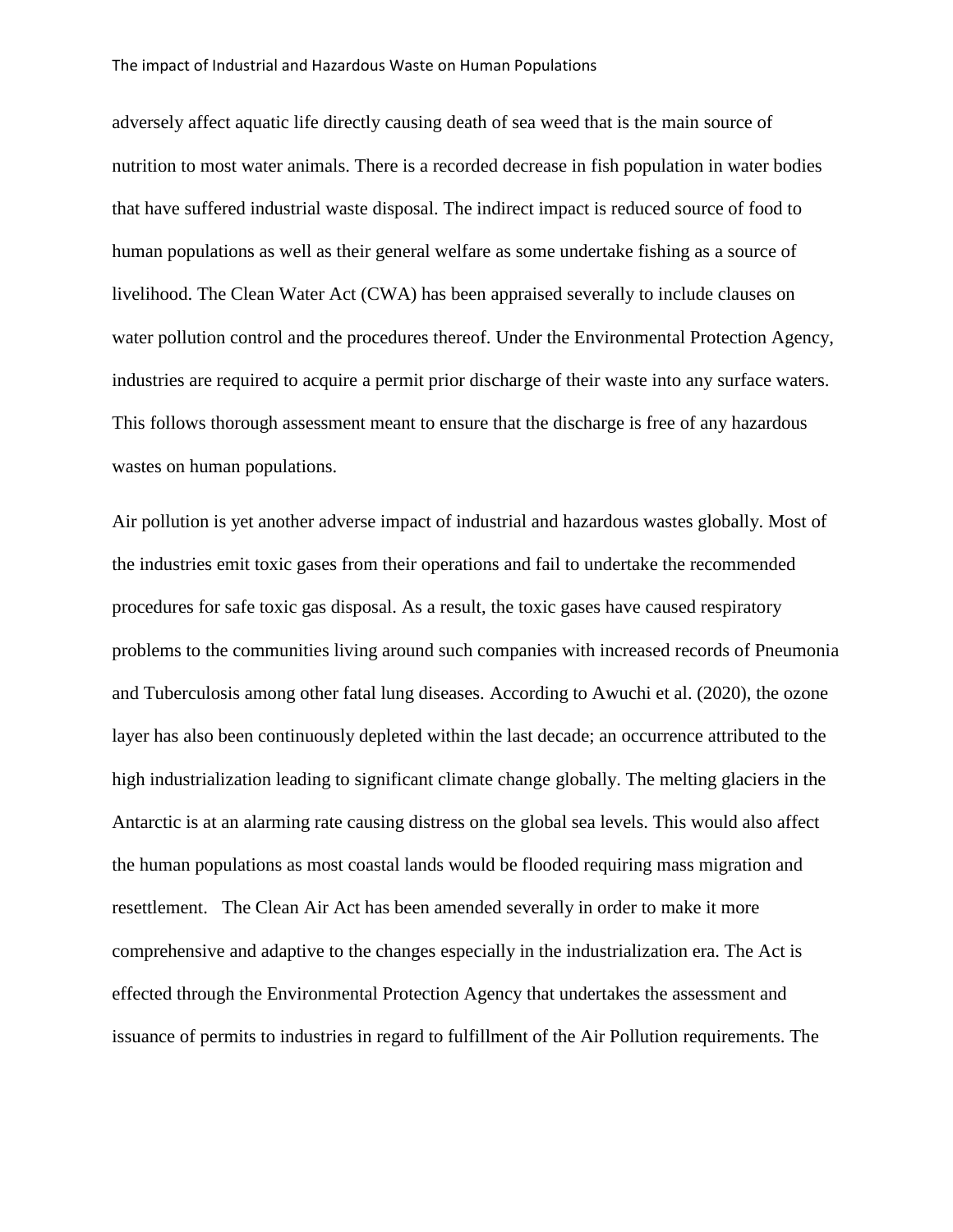Act seeks to reduce the mortality rate associated with air pollution diseases and prevalence of fatal respiratory diseases among the populations.

Industrial and hazardous wastes have been one of the top-listed causes for mass migrations within countries in the last decade. As industries increase within the set industrial zones, the wastes pose several threats to the surrounding communities ranging from health risks to destruction of their immediate environment as waste is wrongly disposed causing bad odor, visual degradation among other impacts that change the natural environmental status. With no other option available, fear for their health and the need to pursue normal lives, most families have sort shelter in new locations, totally moving from their original locations. This comes with a lot of inconveniences and strains as the communities are not cushioned by the government or the companies responsible for the unethical waste disposal. Involuntary migration at this age of democracy in states across the globe would as well qualify to be classified under human rights infringement on the human populations. (Farzadkia, et al., 2020).

# **Conclusion**

It is evident that the industrialization era has been characterized by high industrial and hazardous waste which has had adverse impacts on the human populations. It is also essential to note that the industrial and hazardous wastes affect the human populations both directly and indirectly; both ways causing harm and destabilizing the normal human life. As much as various laws have been enacted in the United States and across other countries globally, proper disposal of industrial and hazardous wastes has not been satisfactory. It is however evident that the continued appraisal of the laws is yielding reduced impact of the industrial and hazardous waste on human populations which is a positive milestone in this important pursuit towards curbing a global menace.